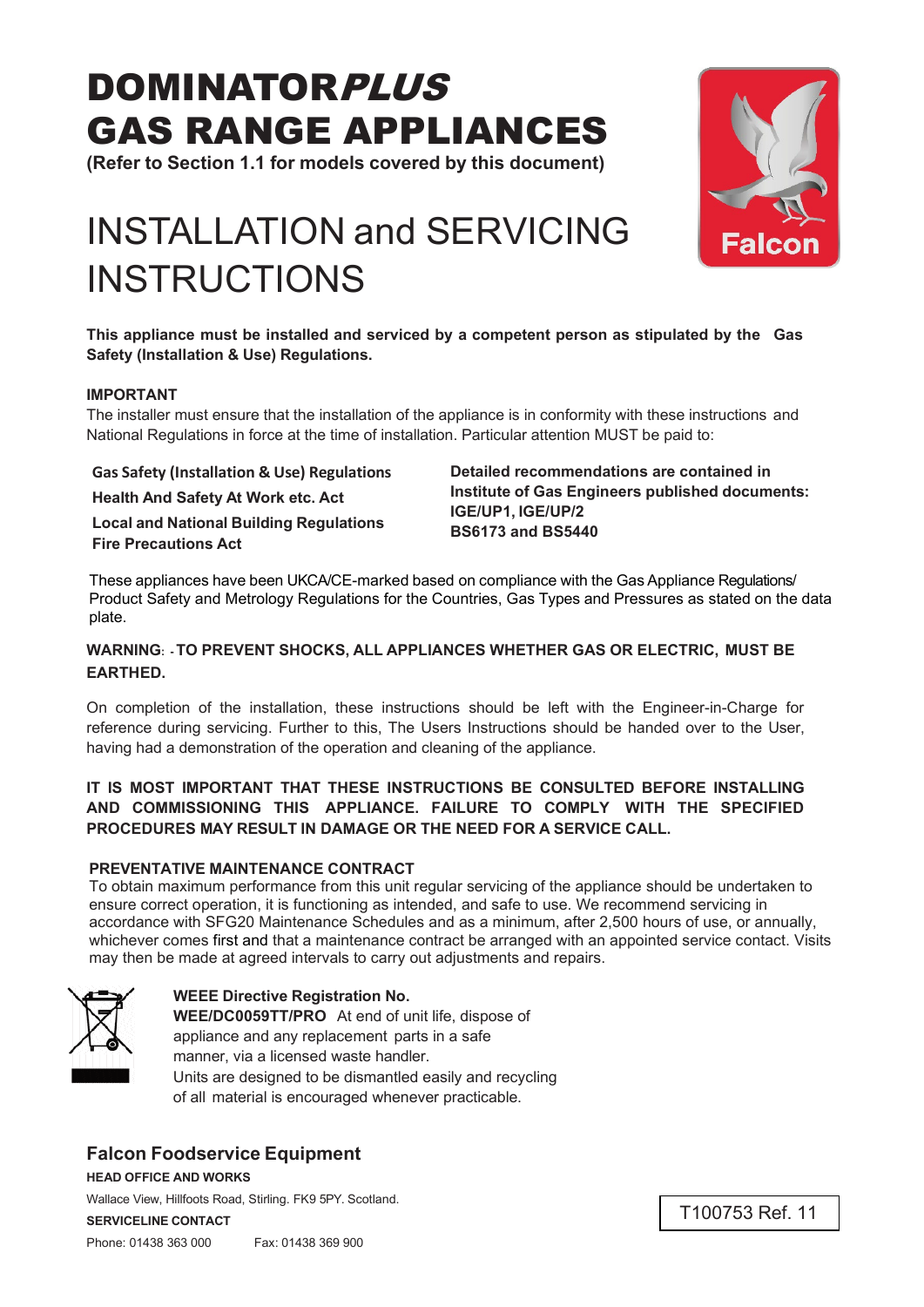# **IMPORTANT INFORMATION**

# **Warranty Policy Shortlist**

Warranty does not cover :-

- Correcting faults caused by incorrect installation of a product.
- Where an engineer cannot gain access to a site or a product.
- Repeat commission visits.
- Replacement of any parts where damage has been caused by misuse.
- Engineer waiting time will be chargeable.
- Routine maintenance and cleaning.
- Gas conversions i.e. Natural to Propane gas.
- Descaling of water products and cleaning of water sensors where softeners/ conditioners are not fitted, or are fitted and not maintained.
- Blocked drains
- Independent steam generation systems.
- Gas, water and electrical supply external to unit.
- Light bulbs
- Re-installing vacuum in kettle jackets.
- Replacement of grill burner ceramics when damage has been clearly caused by misuse.
- Where an engineer finds no fault with a product that has been reported faulty.
- Re-setting or adjustment of thermostats when unit is operating to specification.
- Cleaning and unblocking of fryer filter systems due to customer misuse.
- Lubrication and adjustment of door catches.
- Cleaning and Maintenance
	- Cleaning of burner jets
	- Poor combustion caused by lack of cleaning
	- Lubrication of moving parts
	- Lubrication of gas cocks
	- Cleaning/adjustment of pilots
	- Correction of gas pressure to appliance.
	- Renewing of electric cable ends.
	- Replacement of fuses
	- Corrosion caused by use of chemical cleaners.

**Note** - Take care when removing cast iron components as they are heavy items.

#### **Pan Support – 5kg**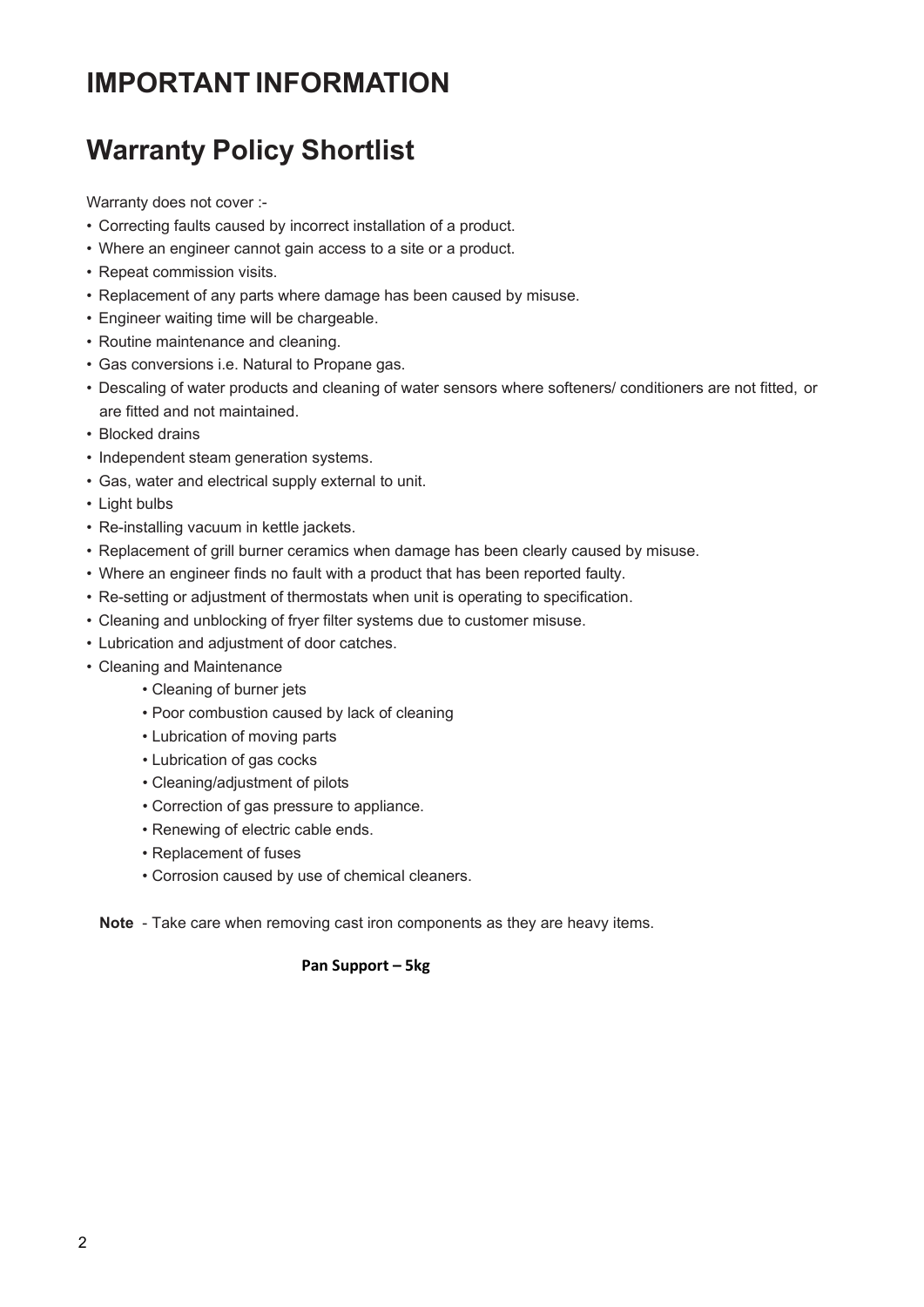# **SECTION 1 - INSTALLATION**

UNLESS OTHERWISE STATED, PARTS WHICH HAVE BEEN PROTECTED BY THE MANUFACTURER ARE NOT TO BE ADJUSTED BY THE INSTALLER.

#### **1.1 MODEL NUMBERS, NETT WEIGHTS and DIMENSIONS**

| Model                         | Width<br>(mm) | Depth<br>(mm) | Height<br>(mm) | Weight<br>(kg) |
|-------------------------------|---------------|---------------|----------------|----------------|
| G3101 Six Burner Range        | 900           | 770           | 890            | 114            |
| G3101D Six Burner Range       | 900           | 770           | 890            | 114            |
| G3107 Solid Top Range         | 900           | 770           | 890            | 137            |
| G3107D Solid Top Range        | 900           | 770           | 890            | 114            |
| G3117 General Purpose Oven    | 900           | 770           | 890            | 120            |
| G3117 GP Oven on Stand        | 900           | 770           | 1310           | 129            |
| G3117/2 Two Tier GP Oven      | 900           | 770           | 1715           | 158            |
| G3117D General Purpose Oven   | 900           | 770           | 890            | 120            |
| G3117D GP Oven on Stand       | 900           | 770           | 1310           | 129            |
| G3121 Six Burner Boiling Top  | 900           | 770           | 890            | 75             |
| G3122 Two Burner Boiling Top  | 400           | 770           | 890            | 28.5           |
| G3124 Four Burner Boiling Top | 600           | 770           | 890            | 54             |
| G3127 Solid Top Boiling Table | 900           | 770           | 890            | 103            |
| G3161 Four Burner Range       | 600           | 770           | 890            | 88             |
| G3161D Four Burner Range      | 600           | 770           | 890            | 88             |

#### **1.2 SITING**

The appliance should be installed on a level, fireproof surface, in a well lit and draught free position.

If the floor is constructed of combustible material, then local fire requirements should be checked to ensure compliance. A clear space of 150mm should be left between rear and side of unit and any combustible wall.

#### **Important**

If a unit is to be installed in suite formation with other matching appliances, the instructions for all models must be consulted to determine the necessary clearances to any combustible rear wall or overlying surface. Some models require greater clearances than others and the largest figure quoted in individual instructions will therefore determine the clearance for the complete suite of adjoining appliances.

The oven flue discharges vertically through hob rear. There must be no direct connection of flue to any mechanical extraction system or to the outside air. Open top burners discharge combustion products directly into the room.

Care should be taken not to disturb the air combustion admission nor the combustion products evacuation of appliances fitted with open burners .

#### **1.3 VENTILATION**

Adequate ventilation must be provided to supply sufficient fresh air for combustion and allow easy removal of combustion products which may be harmful to health. Recommendations for Ventilation of Catering Appliances are given in BS5440:2.

For multiple installations the requirements for individual appliances should be added together. Installation should be made in accordance with local and/or national regulations applying at the time. A competent installer MUST be employed.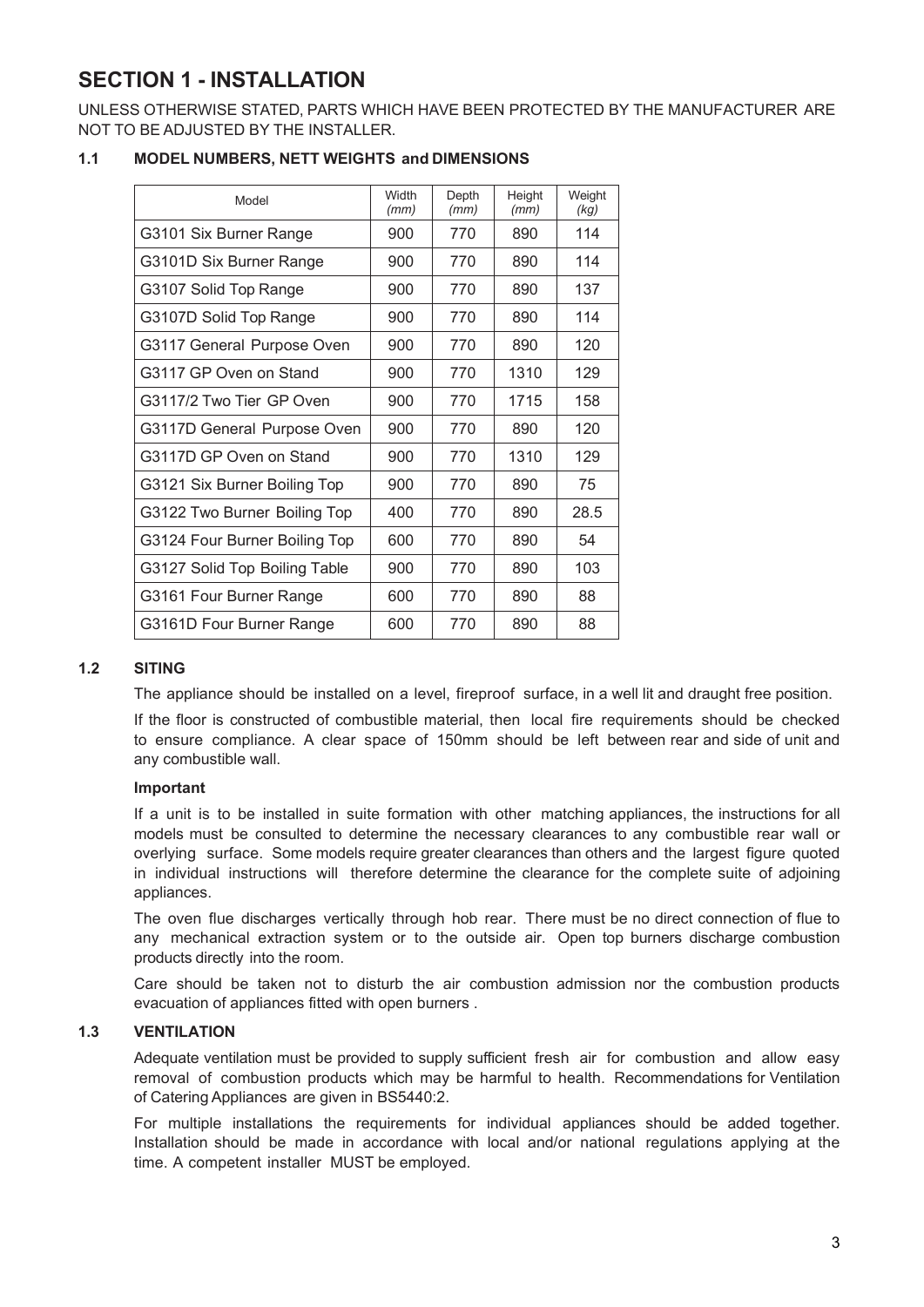#### **1.4 GAS SUPPLY**

The incoming service must be of sufficient size to supply full rate without excessive pressure drop.

A gas meter is connected to the service pipe by gas supplier. Any existing meter should be checked by supplier to ensure it is of adequate capacity to pass required rate for appliance in addition to any other gas equipment installed.

Installation pipe work should be fitted in accordance with IGE/UP/2. The pipe work should be of adequate size but not smaller than unit gas inlet connection, ie. Rp¾ *(¾" B.S.P.)*. An isolating cock must be located close by to allow shut-down during an emergency or servicing.

If flexible tube is used, the gas supply tubing or hose shall comply with national requirements in force. These will be periodically examined and replaced as necessary.

The installation must be tested for gas tightness. Procedure details can be found in IGE/UP/1.

The adjustable governor supplied must be fitted to natural gas appliances.

#### **1.5 ELECTRICAL SUPPLY**

Not applicable to this appliance.

#### **1.6 WATER SUPPLY**

Not applicable to this appliance.

#### **1.7 HEAT INPUTS - NATURAL and PROPANE GAS (kW net & Btu/hr gross)**

#### **1.7.1 Total Inputs**

| Model                  | kW   | Btu/hr  | I3B/P<br>$13+$ |
|------------------------|------|---------|----------------|
| G3101/3101D Six Burner | 38.9 | 146,000 | 30.8           |
| G3161 Four Burner      | 26   | 97,600  | 21.8           |
| G3107/3107D Solid Top  | 17.4 | 65,400  | 15.6           |
| G3121 Six Burner BT    | 31.8 | 120,000 | 25.5           |
| G3122 Two Burner BT    | 10.6 | 40,000  | 8.5            |
| G3124 Four Burner BT   | 21.2 | 79,600  | 17             |
| G3127 Solid Top        | 10.3 | 38,700  | 10.3           |
| G3117/3117D Oven       | 7.1  | 26,700  | 5.3            |
| G3117/3117D On Stand   | 7.1  | 26,700  | 5.3            |
| G3117/2 Two Tier       | 14.2 | 53,400  | 10.6           |

#### **1.7.2 Individual Inputs (kW nett & Btu/hr gross)**

| Model     | Natural<br>12H | Propane<br>13P | <b>Butane</b><br>$13+$ and $13B/P$ |
|-----------|----------------|----------------|------------------------------------|
| Open Top  | 5.3            | 5.3            | 4.25                               |
| 900mm     | 7.1            | 7.1            | 5.3                                |
| 600mm     | 4.8            | 4.8            | 4.8                                |
| Solid Top | 10.3           | 10.3           | 10.3                               |

#### **1.7.3 Individual Low Inputs** *(kW nett & Btu/hr gross)*

| Model     | kW  | Btu/hr |
|-----------|-----|--------|
| Open Top  |     | 4.100  |
| Solid Top | 4.8 | 18.000 |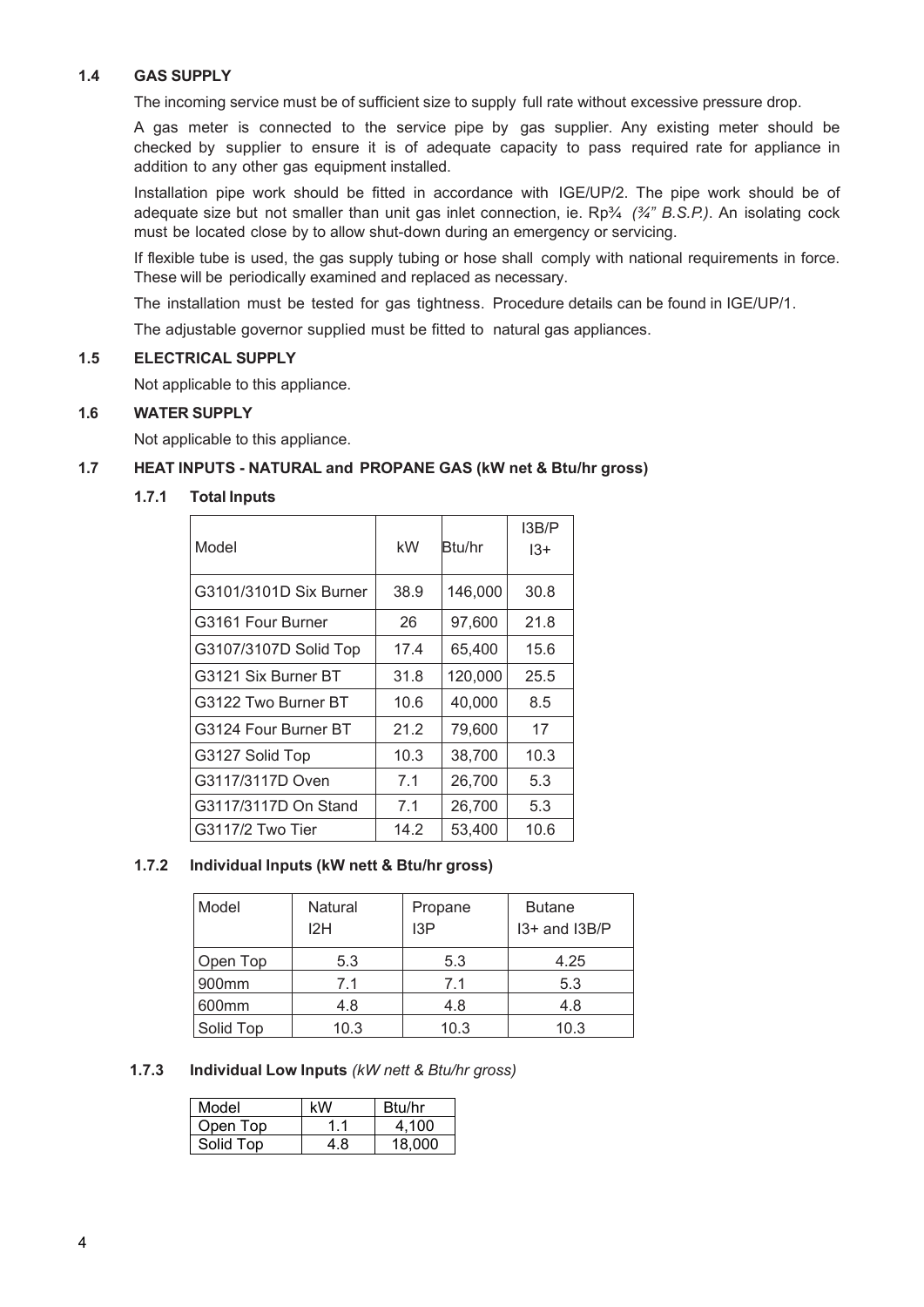#### **1.8 INJECTOR DIAMETERS**

| Model     | <b>Natural</b><br>12H | Propane<br>13P       | <b>Butane</b><br>I3+ and I3B/P |
|-----------|-----------------------|----------------------|--------------------------------|
| Open Top  | Ø1.93mm               | Ø1.2mm               | Ø1.05mm                        |
| 900mm     | $Ø2.2$ mm             | $\varnothing$ 1.35mm | Ø1.15mm                        |
| 600mm     | Ø1.8mm                | $\varnothing$ 1.09mm | Ø1.0mm                         |
| Solid Top | Ø2.65mm               | <b>Amal 360</b>      | <b>Amal 360</b>                |

#### **1.8.1 Solid Top Pilot Injectors**

| Natural Gas | Propane Gas |
|-------------|-------------|
| SIT No. 36  | SIT No. 19  |

#### **1.9 GAS PRESSURE ADJUSTMENT NATURAL and PROPANE GAS**

The following supply pressures apply to all units :-

| Gas type           | mbar | Inches w.g. |
|--------------------|------|-------------|
| <b>Natural Gas</b> | 20   | 8           |
| Propane Gas        | 37   | 14.8        |
| 13+ Propane        | 37   | 14.8        |
| 13+ Butane         | 29   | 11.6        |
| 13B/P              | 29   | 11.6        |

Pressure test point is located on RH side of gas manifold situated behind front control facia.

An adjustable governor *(¾" BSP)* is provided on Natural Gas units. This should be adjusted to achieve an operating pressure at control manifold of 15mbar *(6 inches w.g.)*.

For multi-burner systems, approximately half of the burners should be on when setting governor pressure.

#### **1.10 BURNER ADJUSTMENT NATURAL and PROPANE GAS**

#### **1.10.1 Burner Aeration**

Open top and oven burners are fitted with fixed injectors and set aeration apertures. NO ADJUSTMENT is possible.

Solid top burners have fixed injectors and aeration shroud. Shroud adjustment required *(see Fig 1*).

|           | Natural<br>Gas | Propane<br>Gas | I3B/P<br>$13+$   |
|-----------|----------------|----------------|------------------|
| Model     | Gap X          | Gap X          | Gap X            |
| Solid Top | 4mm            | 4mm            | 10 <sub>mm</sub> |



**Figure 1** 

#### **1.10.2 Bypass Screw Diameters**

Minimum gas flow to burner is governed by size of fixed by-pass screw hole as follows:-

|             | Natural Gasl | Propane |
|-------------|--------------|---------|
| Model       | Marked       | Marked  |
| Open Top    | 76           | 51      |
| 900mm Oven  | 93           | 55      |
| 1600mm Oven | 76           | 51      |

Minimum gas flow for solid top is set by adjustment. Connect a manometer to burner pressure test point on injector block and test adjustment.

| Gas type    | mhar | Inches w.g |
|-------------|------|------------|
| Natural Gas |      |            |
| I P Gases   |      |            |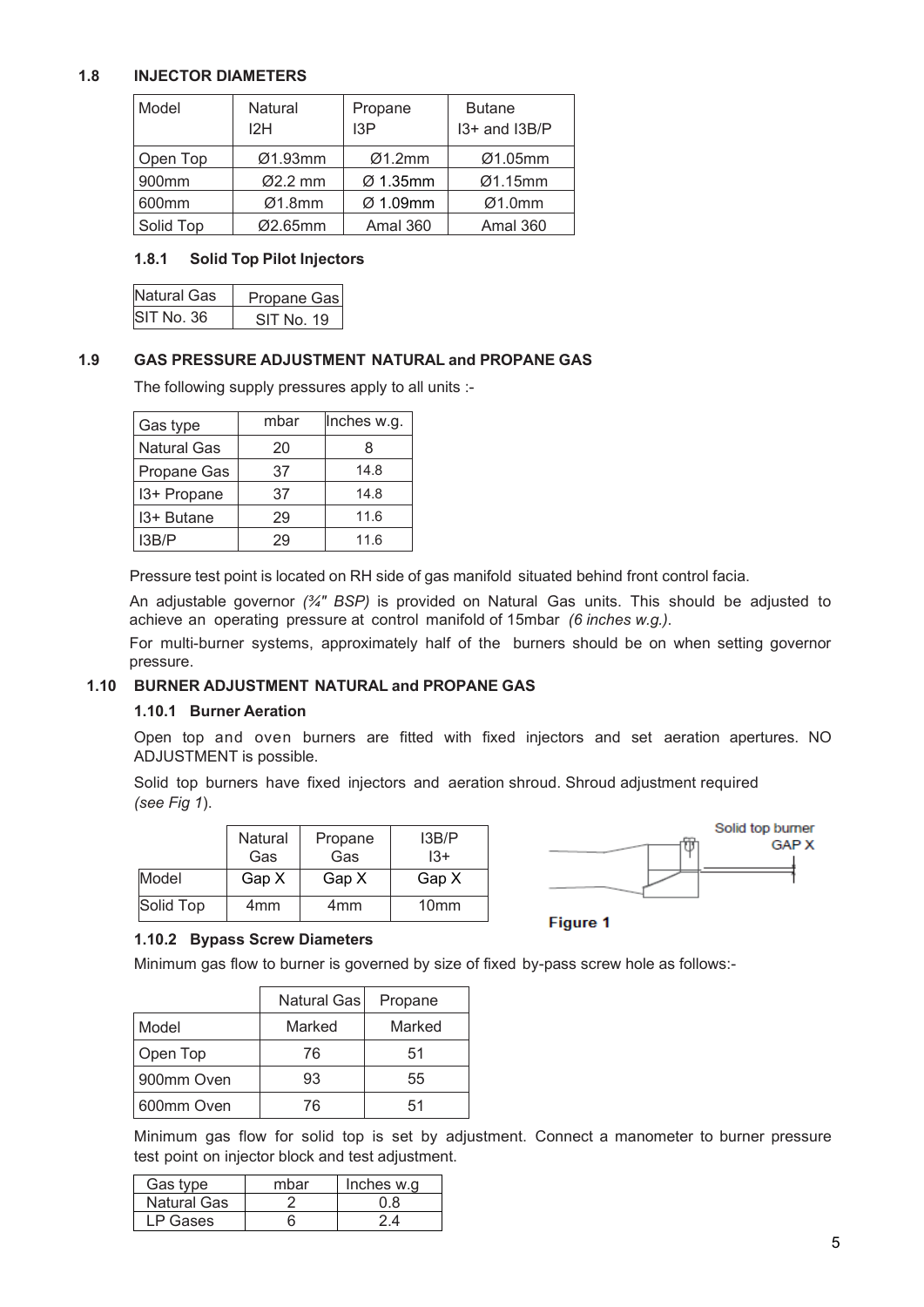## **SECTION 2 - ASSEMBLY and COMMISSIONING**

#### **2.1 ASSEMBLY Note**

The following paragraphs should be read as applicable to the unit being assembled.

- a) Unpack appliance and place it in position using feet adjusters to level appliance.
- b) Units with castors should be fitted with accessories supplied according to separate instructions provided.
- c) Open oven door, pull out shelves and base panel. Check burner spark igniter arrangements are correctly located and secured. Ensure ALL packing, etc. is removed from oven. Replace all parts in reverse sequence.
- d) Check open top and remove tape, packing, etc. from hob area and ensure that all burners and pan supports are secured in position. The open top burner heads fit loosely upon aluminium bases of lift-off construction.

#### **2.1.1 Fryplate Accessory**

If fryplate *(Figure 2)* is supplied, refer to user instructions for details. Important note: this should be operated on a low flame setting only.

#### **2.1.2 Flue Accessory**

A tall flue is available as an accessory that may be substituted for standard type supplied with unit.

Details of the alteration process are indicated in Figures 3 through 6.

Remove hob as detailed in Sections 3.2.2 and 3.2.3. Undo and remove fixings at locations shown in Figure 3.

Remove fixings at rear detailed in Figure 4.

Install replacement flue as detailed in Figure 5 and secure using existing fixings at hob and rear at positions indicated in Figures 5 and 6.

**Important Note**: It is not possible to fit a splashplate / plateshelf to a unit fitted with a tall flue.

Figure 2



Figure 5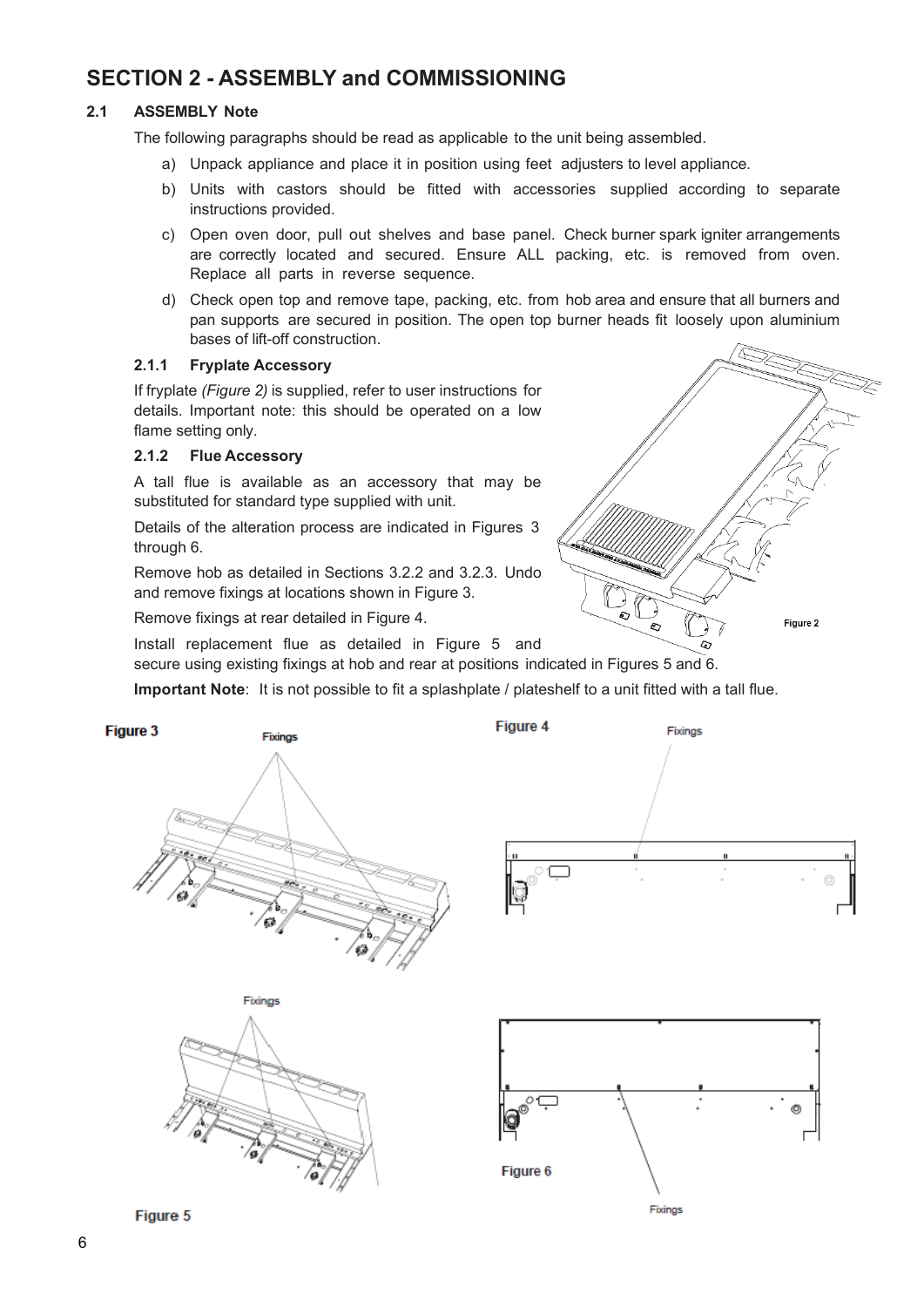#### **2.2 CONNECTION TO GAS SUPPLY**

Connect appliance to gas supply and ensure that the governor supplied is fitted on NATURAL gas installations. Test for gas tightness.

The integral gas supply downstream of gas valve may be checked by applying leak detection spray with burner lit. Appliance inlet connection terminates at upper rear RH side in Rp¾ *(¾" BSP female)*.

#### **2.3 CONNECTION TO ELECTRICAL SUPPLY**

Not applicable to these appliances.

#### **2.4 CONNECTION TO WATER SUPPLY**

Not applicable to these appliances.

#### **2.5 COMMISSIONING THE APPLIANCE**

**Important -** Prior to operation, ensure that ALL packing material has been removed.

#### **2.5.1 Setting the Gas Pressure**

- a) It is necessary to check gas pressure during commissioning and a suitable gauge must be connected to test point on RH side of supply manifold *(situated behind front control facia)*.
- b) Turn on main gas valve at supply to unit.
- c) Light three open top burners as detailed in Section 2.5.3. Gas supply pipes may contain air so repeat procedure until burner lights.
- d) Adjust governor *(Natural gas installations only)* at unit rear to relevant pressure setting found in Section 1.9. To increase pressure - turn screw clockwise *(or anti-clockwise to decrease)*. Check again after 15 minutes of operation.
- e) Disconnect gauge. Replace test point sealing screw and test for gas tightness.

#### **2.5.2 Checking Performance of the Controls**

- a) Light open top or oven as detailed in Section 2.5.3. Check ignition is smooth and without delay. Repeat operation several times.
- b) Place a thermocouple at oven centre and select 210°C setting. Allow oven to heat up and check temperature is 210°C *(+/-10°C)*. If reading is outwith specified range, the thermostat may be faulty. In this case, unit should be serviced *(see thermostat replacement and calibration procedure)*. Turn gas supply to oven OFF and allow a sufficient cool-down period before removing thermostat.

#### **2.5.3 Lighting Sequence Important**

Prior to operation, ensure ALL packing material has been removed from appliance.

#### **Open Top**

- 1. Ensure mains gas is turned on.
- 2. To light hob burners, press knob and turn to full flame position. Ignite burners using taper or match. Hold in knob for 20 seconds and then release. Burner will remain lit. Turn knob to required position.

#### **Oven**

- 1. Ensure mains gas is turned on.
- 2. Open oven doors.
- 3. Turn thermostat knob to maximum setting and push in. This will establish a flow of gas to oven burner.
- 4. Continue to press knob in and at the same time, push piezo spark ignitor button situated on control panel to provide a spark at oven burner. Press at 1 sec intervals for 8 times only.
- 5. Having established burner flame, maintain pressure on knob for a further 20 seconds before release.
- 6. Burner should remain lit. Should burner fail to remain lit, wait 3 minutes then return to Step 2 and repeat ignition procedure.
- 7. When burner remains lit, turn thermostat to required temperature setting.

#### **To Shut Oven OFF**

To extinguish oven flame, turn thermostat to OFF position.

#### **2.6 INSTRUCTION TO USER**

The installer must ensure that user thoroughly understands the instructions for lighting, cleaning and correct use of unit. It is also important to ensure that gas isolating cock location is known to user and that the procedure to follow in event of emergency is demonstrated.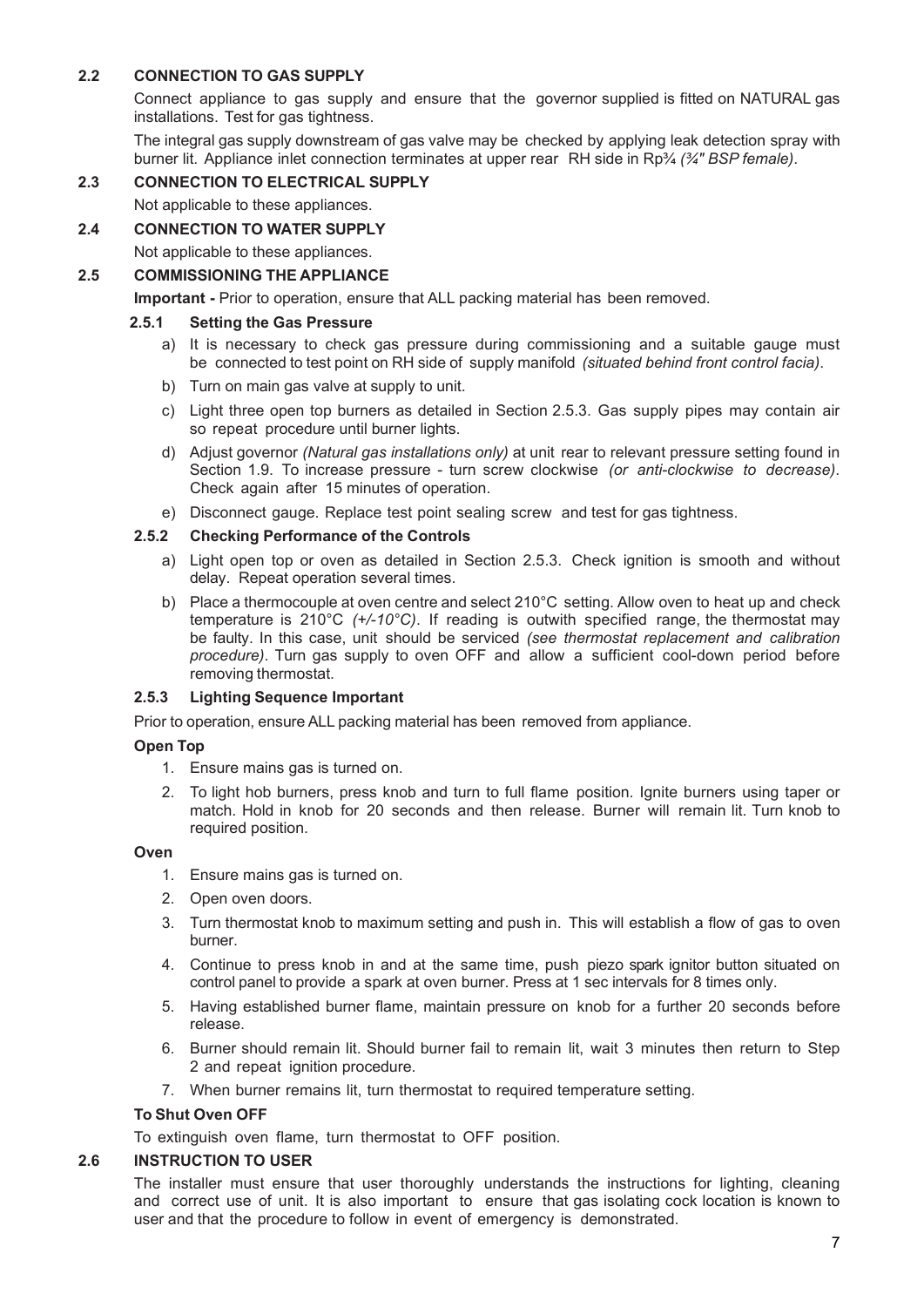# **SECTION 3 -** SERVICING AND CONVERSION

#### **MAINTENANCE CHECK**

Regular servicing of the appliance should be undertaken to ensure correct operation, it is functioning as intended, and safe to use. We recommend servicing after 2,500 hours of use, or annually, whichever comes first.

Any maintenance schedule should be carried out in accordance with SFG20 Maintenance Schedules. Should any issues with the integrity of the components be identified these should be replaced. If the appliance is not considered safe the unit should be removed from service and the responsible person advised why the unit is not safe to use and what remedial action is needed. Contents of the maintenance schedule should be agreed with the maintenance provider.

#### **Important**

BEFORE ATTEMPTING ANY SERVICING, ENSURE ISOLATING COCK IS TURNED OFF AND CANNOT BE INADVERTENTLY TURNED ON. AFTER ANY MAINTENANCE TASK, CHECK APPLIANCE TO ENSURE THAT IT PERFORMS CORRECTLY AND CARRY OUT ANY NECESSARY ADJUSTMENTS AS DETAILED IN SECTION 1.

After carrying out any servicing or exchange of gas carrying component. - ALWAYS CHECK FOR GAS TIGHTNESS!

#### **3.1 GAS CONVERSION CHECK LIST**

#### For All Appliances

CHANGE INJECTORS

CHANGE BY-PASS SCREW AND SET LOW RATE .

Refer to Section 1.10. CHANGE DATA PLATE

Ensure gas supply is disconnected before commencing.

Only reconnect gas supply after all conversion work has been completed.

#### **Natural to Propane**

Remove governor from appliance inlet pipe-work.

#### **Propane to Natural**

Fit governor to appliance inlet pipe-work and follow details in Section 2.5.

#### **3.1.1 Open Top Burners - To Replace Injector (Figure 8)**

- a) Remove pan supports.
- b) Remove burner heads and burner bezels.
- c) Remove pressed hob by pulling upwards.(Do not remove screws in hob.)
- d) Leaving injector holders in situation, unscrew existing injectors.
- e) Remove injectors.
- f ) Insert replacement injectors and secure. Repeat for all taps
- g) Refit removed parts.

#### **3.1.2 Open Top Low setting Screw - To Replace (Figure 7)**

- a) Remove control panel.
- b) Unscrew and remove existing low position screw from open top tap.
- c) Insert replacement screw into open top tap and secure. Repeat for all taps.
- d) Refit control panel.





Thermostat bypass screw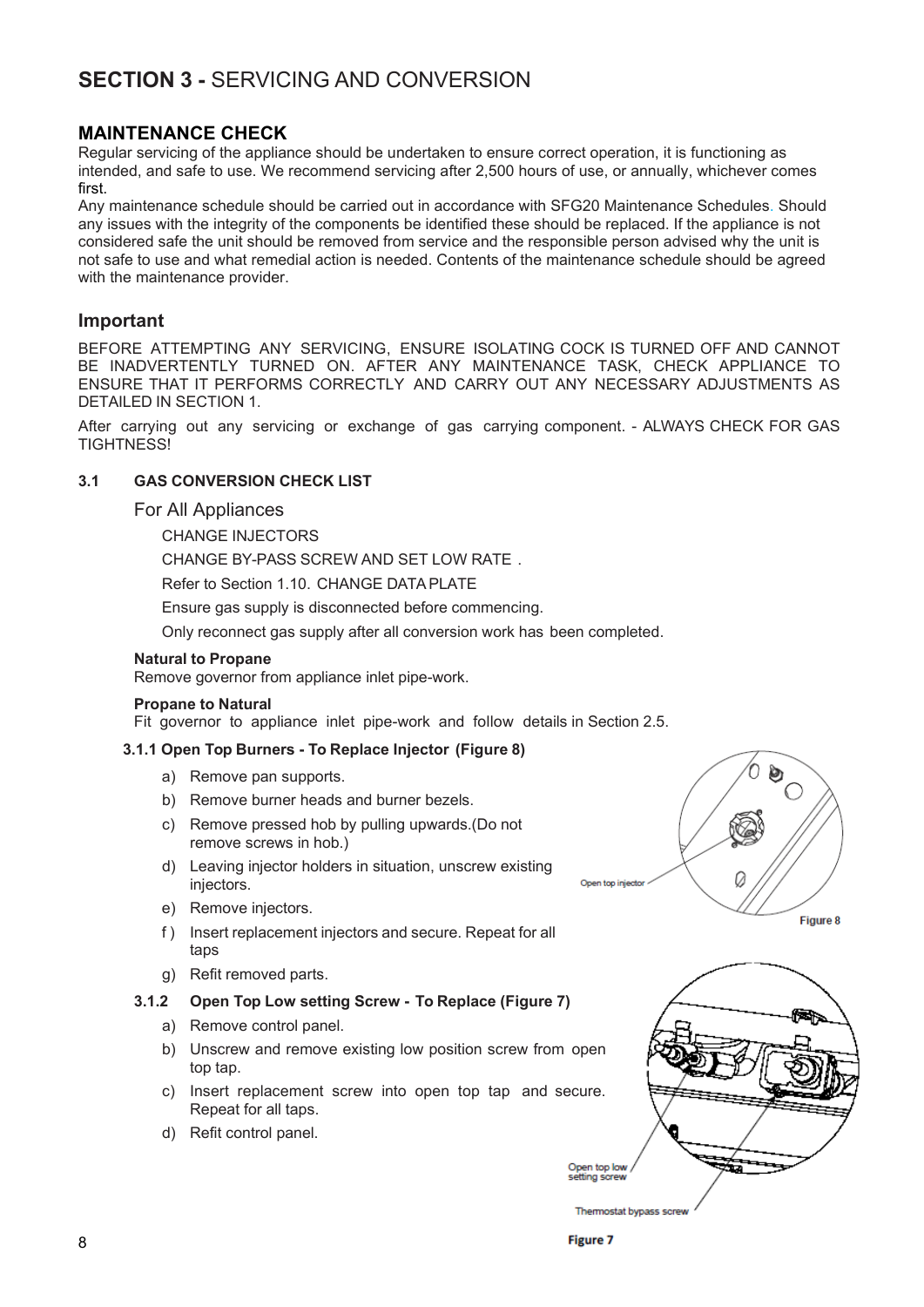#### **3.1.3 Oven Burner - To Replace Injector**

- a) Remove oven shelves and base plate.
- b) Disconnect Gas supply pipe.
- c) Unscrew and remove existing injector.
- d) Insert and screw in replacement injector.
- e) Re-connect Gas supply pipe.

#### **3.1.4 Thermostat - To Replace Bypass Screw (Figure 7)**

- a) Remove control panel.
- b) Unscrew and remove existing bypass screw from thermostat.
- c) Insert replacement bypass screw and secure into thermostat.
- d) Re-assemble in reverse order.

#### **3.1.5 Solid Top Burner - To Replace Injector (Figure 9)**

- a) Remove solid top castings.
- b) Release pilot assembly from burner.
- c) Remove burner.
- d) Unscrew and remove existing injector.
- e) Insert and screw in replacement injector.
- f) Refit burner and ensure burner aeration adjustment. (see Section 1.10)

#### **Pilot injector**

- a) Remove pilot pipe from pilot assembly.
- b) Remove existing pilot injector from pilot pipe.
- c) Fit replacement injector over pipe
- d) Refit pilot pipe to pilot assembly.
- e) Refit pilot assembly to burner.
- f) Leave solid top castings off to allow manometer to be fitted to burner test point.

#### **3.1.6 Resetting Low Rate Screw (Figure 10)**

- a) Remove control panel.
- b) Fit manometer to burner test point.
- c) Connect replacement gas supply to appliance.
- d) Light solid top burner.
- e) While burner is ignited turn solid top tap to the low flame position.
- f ) Turn screw until manometer reading is stated in the table indicated in Section 1.10.2.
- g) Refit control panel.
- h) Remove manometer from burner test point, ensuring no gas leaks. Reassemble solid top castings.



#### **Ensure data plate with correct information is fitted after conversion.**

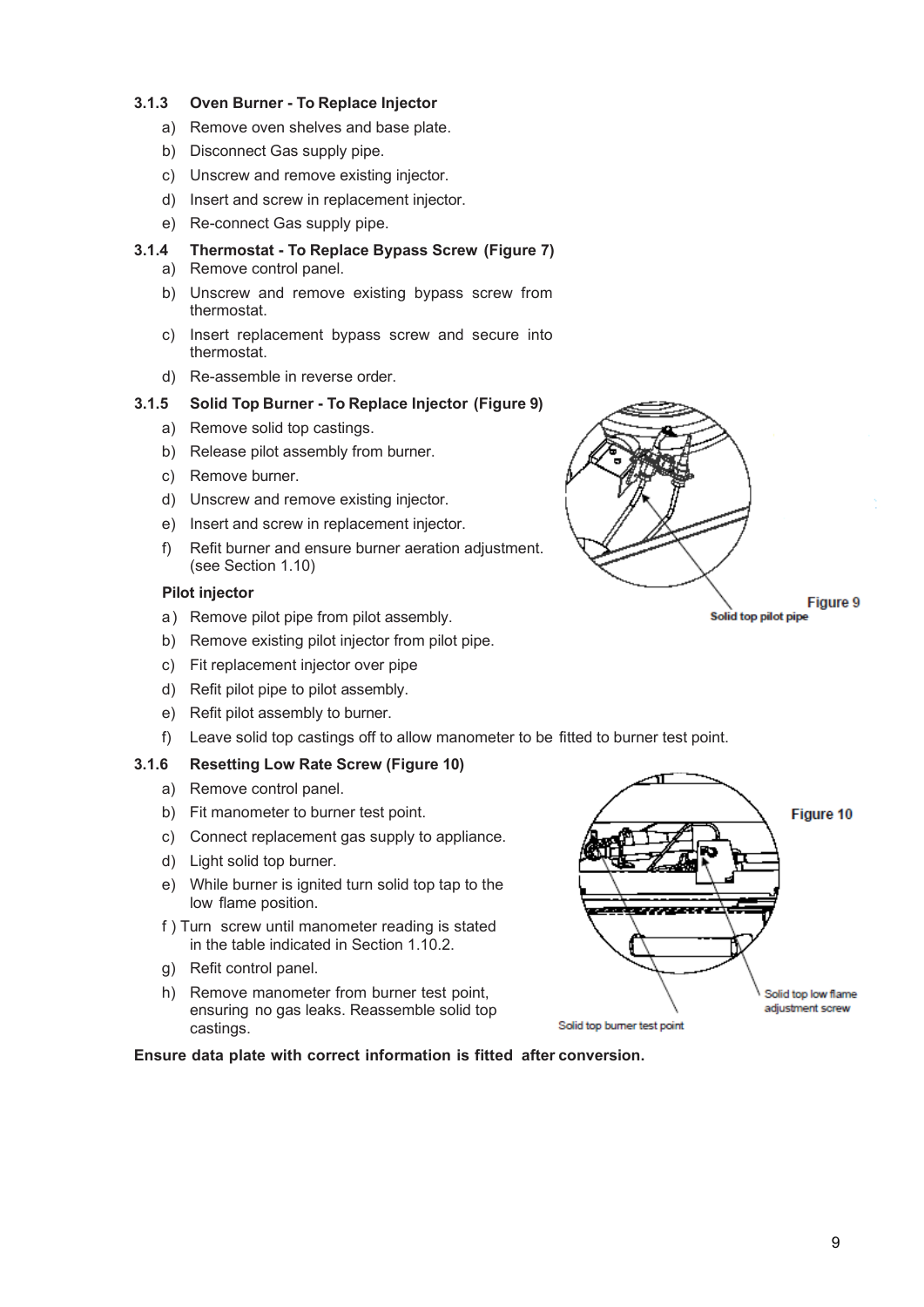#### **3.2 REMOVAL OF CONTROL PANELS**

Various panels are removed as follows:

#### **3.2.1 To Remove Facia Panel**

Remove control knob*(s)*. Open oven doors and undo fixings along underside and top. Pull facia panel forward while slightly easing bottom edge upward to remove.

#### **3.2.2 To Remove Open Top Hob Components**

Remove pan supports and burner heads complete with aluminium bezels and venturi that sit loosely upon injector holder.

The hob is retained by ballstud fixings at each corner. Lift hob clear to access burner support brackets.

#### **3.2.3 To Remove Hob**

Remove fixings that secure front hob support and fixings that secure flue to back panel. Lift full hob area – including flue – clear of unit.

#### **3.3 REMOVAL OF DROP-DOWN DOOR**

Open door completely and insert a suitable pin into marked hole on both hinges.

The action of closing door will result in the hinge pulling out of bracket to allow door to be removed.

Due to hinge springs being under tension, do not disturb pins while door is removed from range.

Replace in reverse order.

#### **3.4 BURNERS**

#### **3.4.1 Open Top**

Remove hob components as Section 3.2.2. Undo burner pipe compression fitting. Undo injector holder fixings. Withdraw burner body.

Replace in reverse order.

#### **3.4.2 Oven**

Open oven doors and remove base panel. Undo Gas connection. Remove tie wrap, pull back insulated sleeving and disconnect igniter lead at spark electrode end.

Undo FFD thermocouple at burner.

Undo fixings that secure burner feet to base panel.

Remove oven burner.

Replace in reverse order, ensuring correct dimensions for Spark electrode and FFD Thermocouple**. (fig 12)**



#### **3.5.1 Burners**

Burners should be cleaned daily to maintain maximum performance. Open top burners should be cleaned as detailed in User Instructions. Additional burners are best cleaned with a wire brush; port blockage should be freed using a metal broach, any loose material being shaken out via burner shank.

Ensure burners are dry and free from any cleaning material before replacing.

Check adjustment as detailed in Section 1.

#### **3.5.2 Injectors**

Injectors are best cleaned with a wooden splinter or soft fuse wire. Metal reamers may distort or increase orifice size and their use should be avoided.



Figure 12



Hinge hole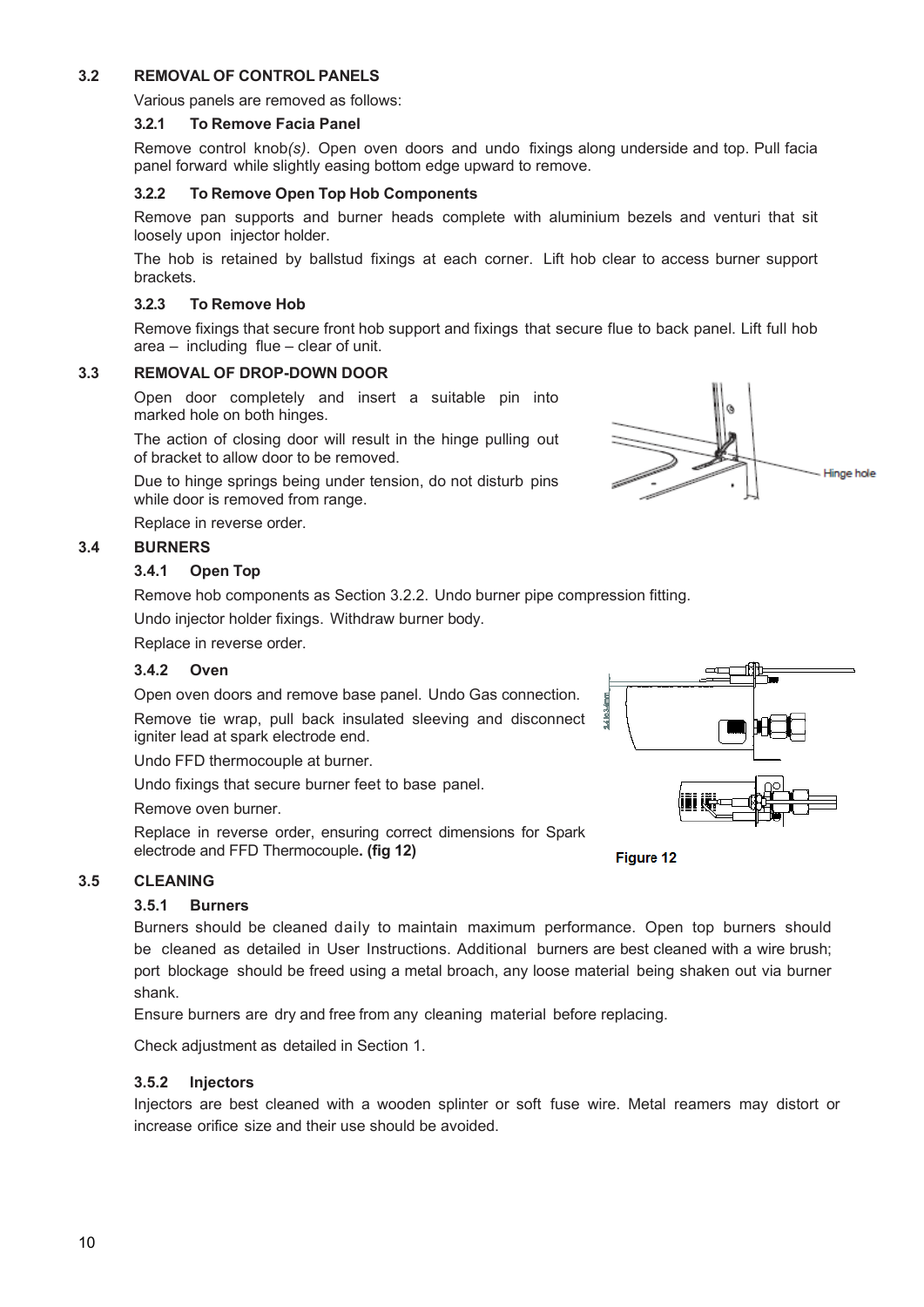#### **3.6 THERMOCOUPLESand FLAME FAILURE DEVICE** *(FFD)*

#### **3.6.1 Open Top Flame Failure Device Magnet Unit**

To remove and replace FFD magnet unit, the following procedures must be followed. **Isolate Gas supply.**

Remove hob components as detailed in Section 3.2.2. Undo FFD thermocouple at rear of tap, undo FFD section at tap rear and withdraw.

Replace in reverse order.

#### **3.6.2 Open Top Thermocouple**

Remove hob as detailed in Section 3.2.2.

Remove nut that secures thermocouple to burner support bracket and pull thermocouple through support bracket from underside.

Undo thermocouple connection at FFD section of gas tap and carefully remove thermocouple.

Replace in reverse order, taking care to position tip correctly in relation to burner ports. Thermocouple tip should be 35mm above support bracket. Ensure thermocouple does not touch any part of burner when fully re-assembled**. (Fig 11)**

#### **3.6.3 Oven Flame Failure Device Magnet Unit**

The oven FFD magnet unit is an integral thermostat part. Remove hob components as detailed in Section 3.2.2 to gain access to FFD. **Isolate Gas supply.**

Undo FFD thermocouple at thermostat rear. Undo rear FFD section and withdraw. Replace in reverse order.

#### **3.6.4 Oven Thermocouple**

#### **To Remove Thermocouple**

Remove facia panel as detailed in Section 3.2.1. Remove hob fitments. See Sections 3.2.2 or 3.2.3 as required.

Remove RH side panel.

Undo thermocouple nut at thermostat rear.

Open over doors. remove shelves and base plate. Undo nut that secures thermocouple to burner bracket. Remove sensor from burner bracket. Release thermocouple from clips in oven chamber. Remove Thermocouple by feeding through slot in oven side panel. Replace in reverse order, taking care not to over tighten, ensure side wall insulation around thermocouple access slot is undamaged then ensuring position as indicated in Figure 12.



Igniter is piezo spark type and contains no batteries. Unit comprises piezo spark igniter, lead and electrode assembly. Lead and earth lead are push-fit at igniter end. Oven igniter electrode, Thermocouple, and burner ports should be aligned as indicated in Figure 12.

#### **3.7.1 Oven Igniter**

Remove facia panel as detailed in Section 3.2.1. Disconnect igniter earth wire and .Pull back insulated sleeve and remove igniter lead connection from spark igniter.Undo nut that secures igniter in position. Remove Igniter. Replace in reverse order,

#### **3.7.2 Oven Electrode**

Remove oven shelves and base plate. Remove tie wraps and pull back insulated sleeve.

Disconnect igniter lead from electrode.

Undo fixing that secures electrode to burner bracket. Remove electrode and replace in reverse order ensuring position is as indicated in Figure 12.





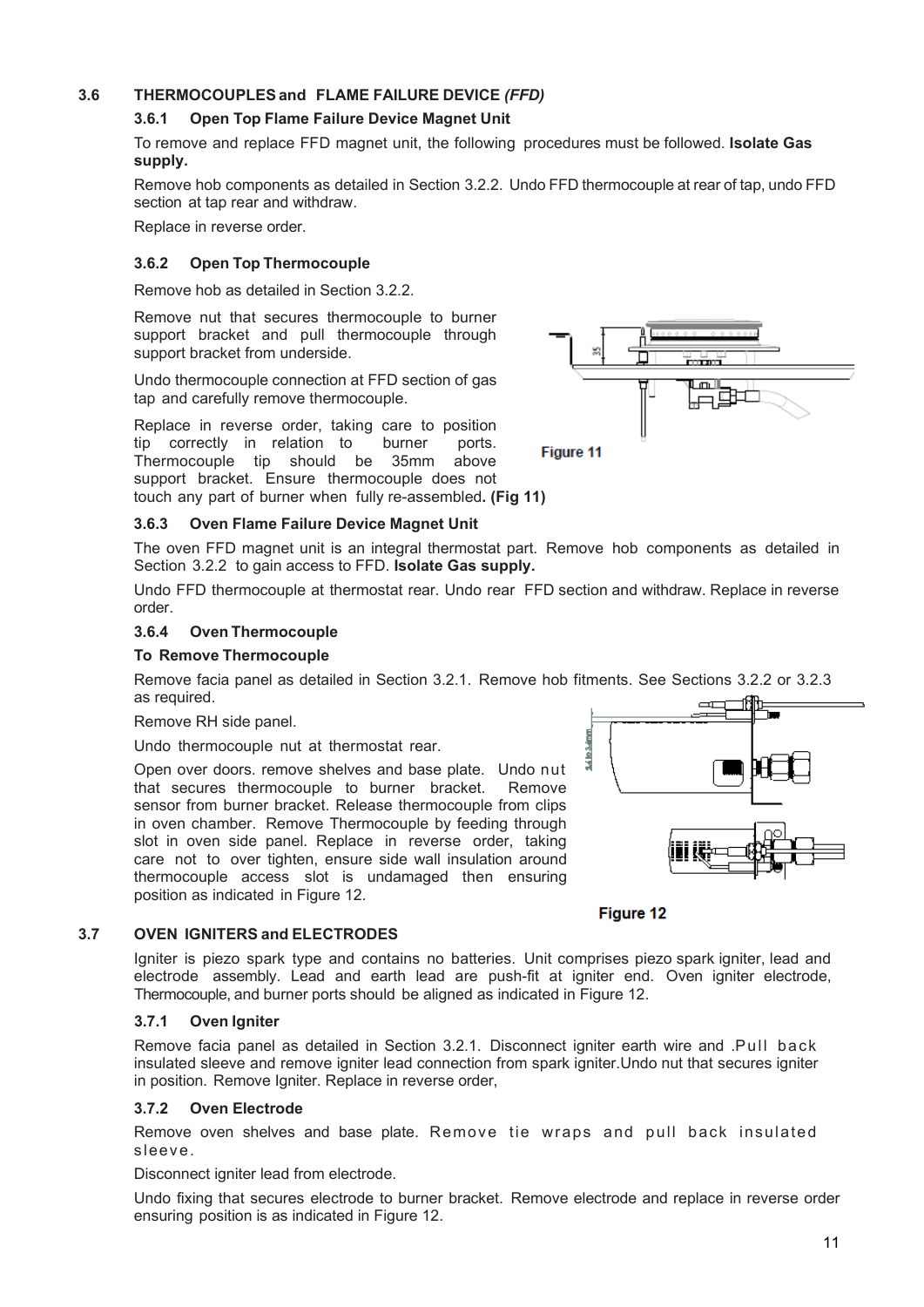**Note**: Care should be taken not to damage electrode

**Important:** if spark is present but burner will not light, ensure gas is present and dimensions are as **(Fig 12)**

#### **3.8 OVEN THERMOSTAT**

Remove control knobs and fascia panel as detailed in Section 3.2.1.

Remove hob fitments as detailed in Sections 3.2.2 and 3.2.3 as appropriate.

Undo thermocouple connection at thermostat rear. Disconnect oven burner pipe.

From inside oven, release clips that secures thermostat capillary to oven side wall. Undo fixings that secure thermostat to manifold.

Remove thermostat by carefully feeding capillary and phial through crown plate.

Replace all parts in reverse order. Renew manifold gasket if necessary.

#### **3.8.1 Thermostat Calibration**

The thermostat should not be calibrated. If temperature is outwith specified tolerances, replace thermostat and return faulty thermostat to Falcon Quality Department.

#### **3.9 OPEN TOP and SOLID TOP GAS TAPS**

**Note -** Plugs and bodies are machined in pairs and are therefore not interchangeable. Always clean one tap at a time.

#### **3.9.1 Service - Isolate from gas supply.**

Remove control knobs and fascia panel as detailed in Section 3.2.1.

Remove fixings from front of tap body. Withdraw spindle and niting arrangement to allow plug to be eased out. Clean gas tap plug with a soft rag and regrease using an approved high temperature lubricant. Take care not to over-grease as surplus may cause gasway blockage.

Replace parts in correct order and check gas tightness.

#### **3.9.2 Removal – isolate from gas supply.**

Remove control knobs and fascia panel as detailed in Section 3.2.1.

Remove hob fitments as detailed in Sections 3.2.2 and 3.2.3 as appropriate.

Disconnect thermocouple connection at gas tap rear.

#### **3.10 GOVERNOR** *(Natural Gas Models Only)*

The governor supplied is maintenance free. Check that blue dust cap is covering vent and in good condition as this protects the breather hole.

When checking for gas leaks around governor, be aware that unburned gas may be vented occasionally to release pressure on diaphragm. This should not be confused with a gas leak.

#### **3.11 FAULT CHECK LIST**

#### **If a flame is not established on any burners** *(hob or oven)***, follow this check list.**

- 1. Check mains gas is ON.
- 2. Check pressure at test point to ensure gas is flowing to unit.
- 3. If pressure does not register then check governor is fully operational or check for line blockage.
- 4. If gas is present, check burner injector for blockage.
- 5. If injector is OK then check FFD is engaging and passing gas.
- 6. OVEN ONLY Check for spark at spark electrode.
- 7. OVEN ONLY If there is no spark then check spark dimensions (fig12) and HT lead connections. Also check igniter.
- 8. OVEN ONLY Note: Spark may be present but will still not light burner unless dimensions relative to burner are as Fig 12.

**Note:** If after adjusting the electrode to the correct dimensions **(fig 12),** a spark is not present, or is present but will not light burner, check the following:

Check Spark lead and return earth wire connections at piezo spark igniter body.

Check for clean contact between burner fixing feet and oven base, using spring washers under screw heads.